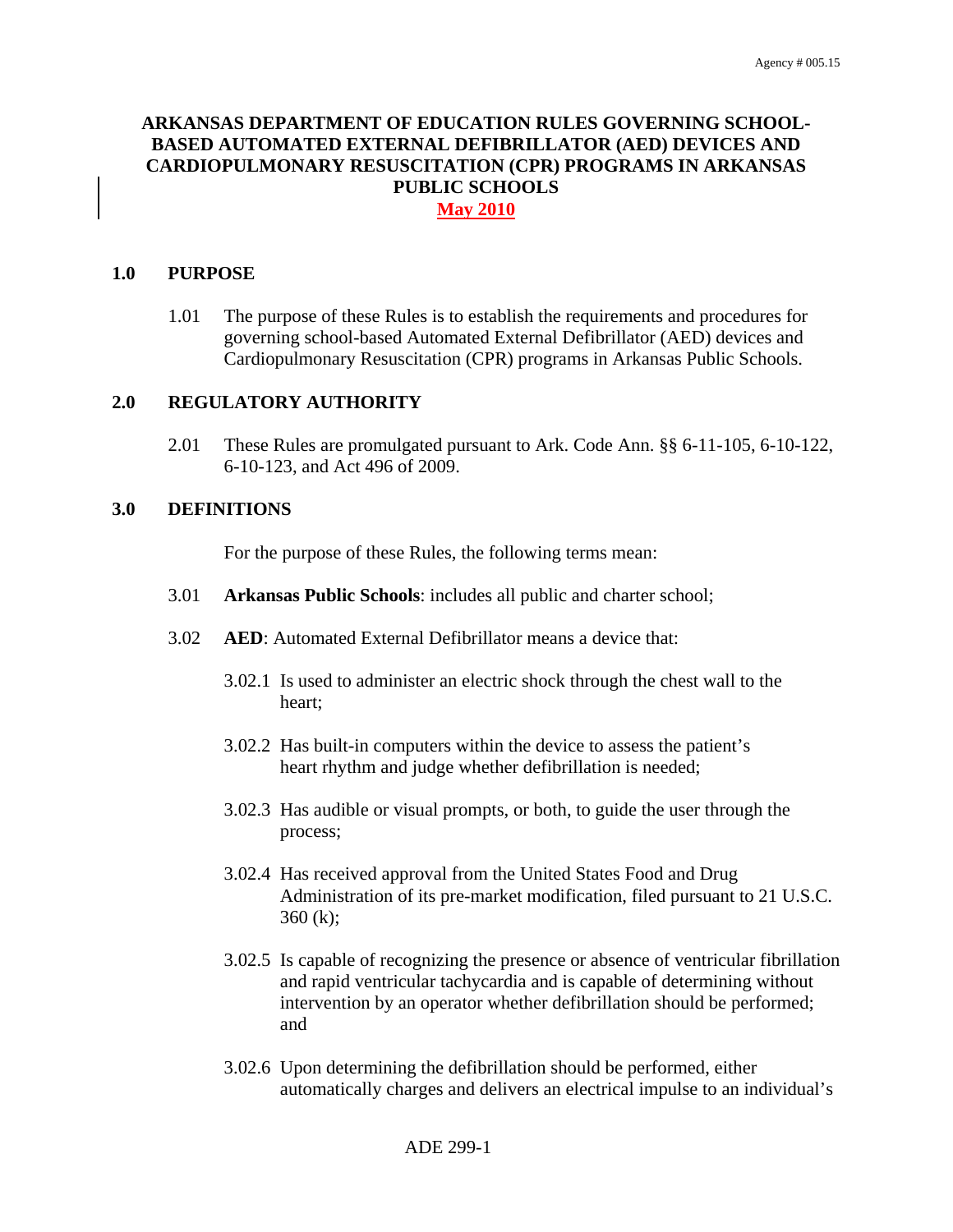heart or charges and delivers an electrical impulse at the command of the operator.

- 3.03 **CPR/AED Provider**: A member or employee of a campus who has completed training in CPR in addition to knowledge and understanding of an AED's operation and use under the requirements set forth in this regulation.
- 3.04 **Cardiac arrest**: A condition, often sudden, that is due to abnormal heart rhythms called arrhythmias. It is generally the result of some underlying form of heart disease.
- 3.05 **Cardiopulmonary Resuscitation (CPR)**: A combination of rescue breathing and chest compressions and external cardiac massage used to sustain a person's life until advanced assistance arrives.
- 3.07 **Defibrillation**: Administering the electrical impulse to an individual's heart in order to stop ventricular fibrillation or rapid ventricular tachycardia.
- 3.08 **Department:** Arkansas Department of Education
- 3.09 **Emergency Medical Services (EMS)**: The transportation and medical care provided the ill or injured prior to arrival at a medical facility by a licensed emergency medical technician or other health care provider and continuation of the initial emergency care within a medical facility subject to the approval of the medical staff and governing board of that facility.
- 3.10 **Extra-curricular event:** Any school sponsored program or voluntary activity sponsored by the school, local education agency, or an organization sanctioned by the local education agency where students are competing for the purpose of receiving an award, rating, recognition, or criticism, or qualification for additional competition or including preparation for and involvement in public performances, contests, athletic competitions, demonstrations, displays and club activities.
- 3.11 **FDA**: Federal Food and Drug Administration
- 3.12 **School-Personnel:** School Board approved/contract employee of the district that is required to follow school policy and procedures
- 3.13 **Program Coordinator**: An individual, appointed by the school district, who is responsible for administration of the Automated External Defibrillation program for their respective campus.
- 3.14 **Protocol**: Currently approved and accepted procedures describing specific steps a provider must follow in assessing and treating a patient.
- 3.15 **Renewal**: Period training and demonstration of competence in the application and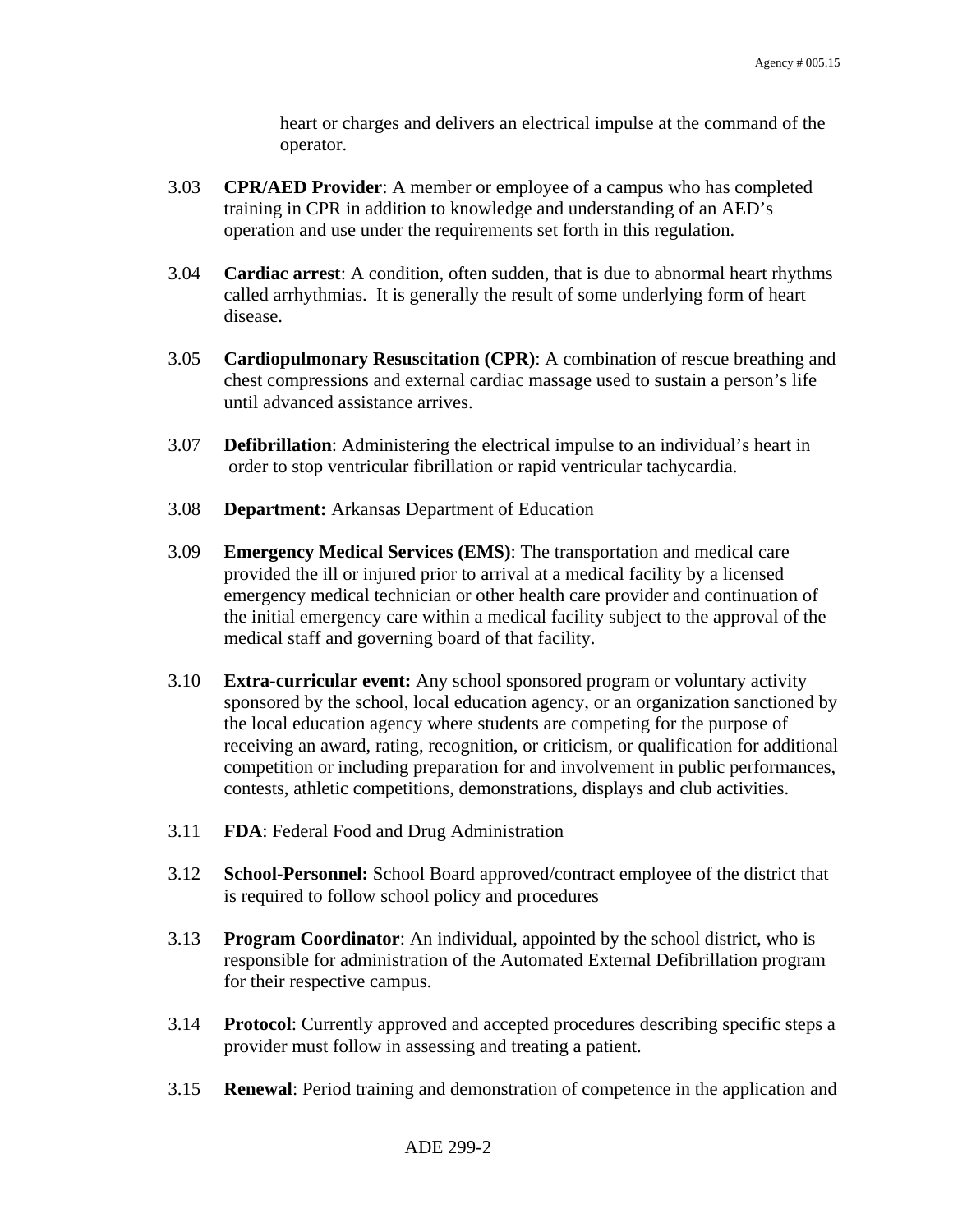use of automated defibrillation equipment.

- 3.17 **School campus:** Any public school building or cluster of buildings, including grounds, with an ADE-issued LEA number, that is used for any purpose, including, without limitation: an extracurricular activity, organized physical activity course defined in Ark. Code Ann. § 6-16-137, pre-kindergarten education, or district administration.
- 3.18 **School sponsored event;** Any event or activity sponsored by the school or school system which includes but is not limited to athletic events, booster clubs, parentteacher organizations, or any activity designed to enhance the school curriculum whether on school-campus or not.
- 3.19 **Sudden Cardiac Arrest (SCA)**: SCA is a sudden or unexpected cessation of heart function, most often caused by a sudden arrhythmia, such as ventricular fibrillation (VF). When this occurs, the heart's electrical impulses suddenly become chaotic and ineffective. Blood flow to the brain abruptly stops and the victim collapses and quickly loses consciousness. Death usually follows unless a normal heart rhythm is restored within minutes.
- 3.20 **Ventricular Fibrillation (VF)**: The most common arrhythmia that causes cardiac arrest. It is a condition in which the heart's electrical impulses suddenly become chaotic, often without warning, causing the heart's pumping action to stop abruptly.

## **4.0 REQUIREMENTS**

- 4.01 Each school campus must have an Automated External Defibrillator on or before May 31, 2011.
- 4.02 Appropriate school personnel must be adequately trained on or before May 31, 2011 as outlined in 9.0 Quality Training.
- 4.03 After May 31, 2011, appropriate school personnel must be adequately trained on an ongoing basis as outlined in Section 9.0 of these Rules.

## **5.0 AUTOMATED EXTERNAL DEFIBRILLATOR MODEL**

- 5.01 Defibrillators acceptable for use in Arkansas public schools are:
	- 5.01.1 Federal Drug Administration (FDA) approved;
	- 5.01.2 Automated type requiring provider intervention to initiate a defibrillation shock; and
	- 5.01.3 Capable of automatically collecting data.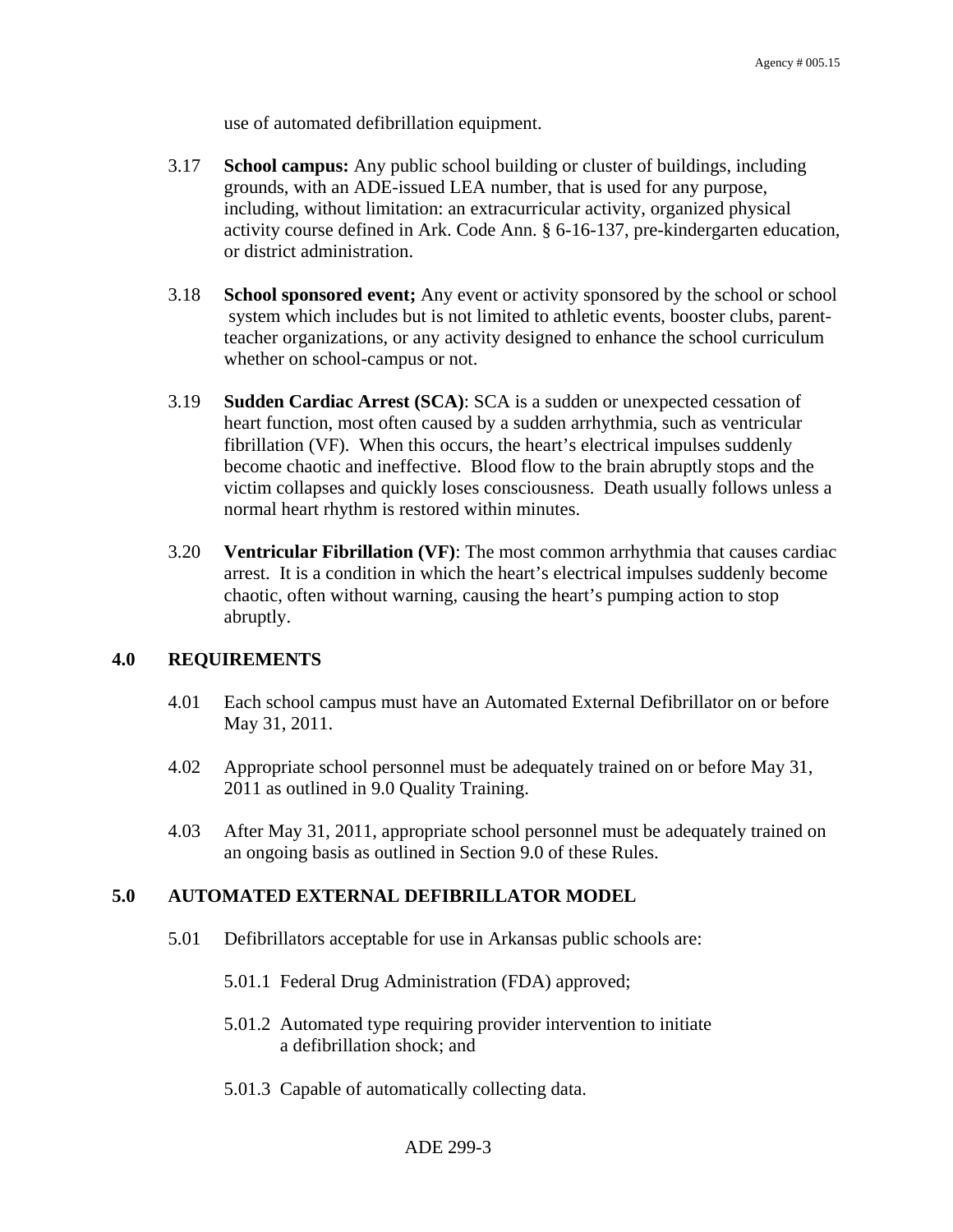- 5.02 No modifications will be made to defibrillation equipment, by the provider or the service, which results in:
	- 5.02.1 Deviation from the original manufacturer's specifications, or
	- 5.02.2 Deviation from AED protocols which are: Early access- calling 911; Early CPR - starting CPR immediately; Early Defibrillation - utilizing the onsite AED within 3-5 minutes of onset; and Early Advanced Care trained health care providers arriving to provide advanced care.

# **6.0 DEFIBRILLATOR PREVENTATIVE MAINTENANCE/REPAIR**

- 6.01 Each school district shall designate appropriate personnel to be responsible for the maintenance of the AED(s).
- 6.02 All components of the AED and integrated data recording system shall be inspected by a qualified service technician at least one (1) time per calendar year or as recommended by the manufacturer to ensure:
	- 6.02.1 The equipment meets original manufacturer's specifications;
	- 6.02.2 The equipment maintains the currently approved treatment protocols based on the current American Heart Association scientific guidelines, standards, and recommendations for the use of the AED.
	- 6.03.2 The battery of the AED shall be maintained and replaced in accordance with manufacturer's specifications.
	- 6.03.3 All maintenance and repairs shall be performed by a qualified service technician recognized by the manufacturer.
	- 6.03.4 Written records shall be maintained for all maintenance, repairs, and inspections performed on all components for mandated annual state reporting purposes.

#### **7.0 AVAILABILITY OF AUTOMATED EXTERNAL DEFIBRILLATOR**

- 7.01 Each school shall designate appropriate personnel to be responsible for ensuring the availability of the AED.
- 7.02 The location of AED's shall be based on the following:
	- 7.02.1. Size and physical layout of the buildings;
	- 7.02.2 Number and ages of individuals in the building;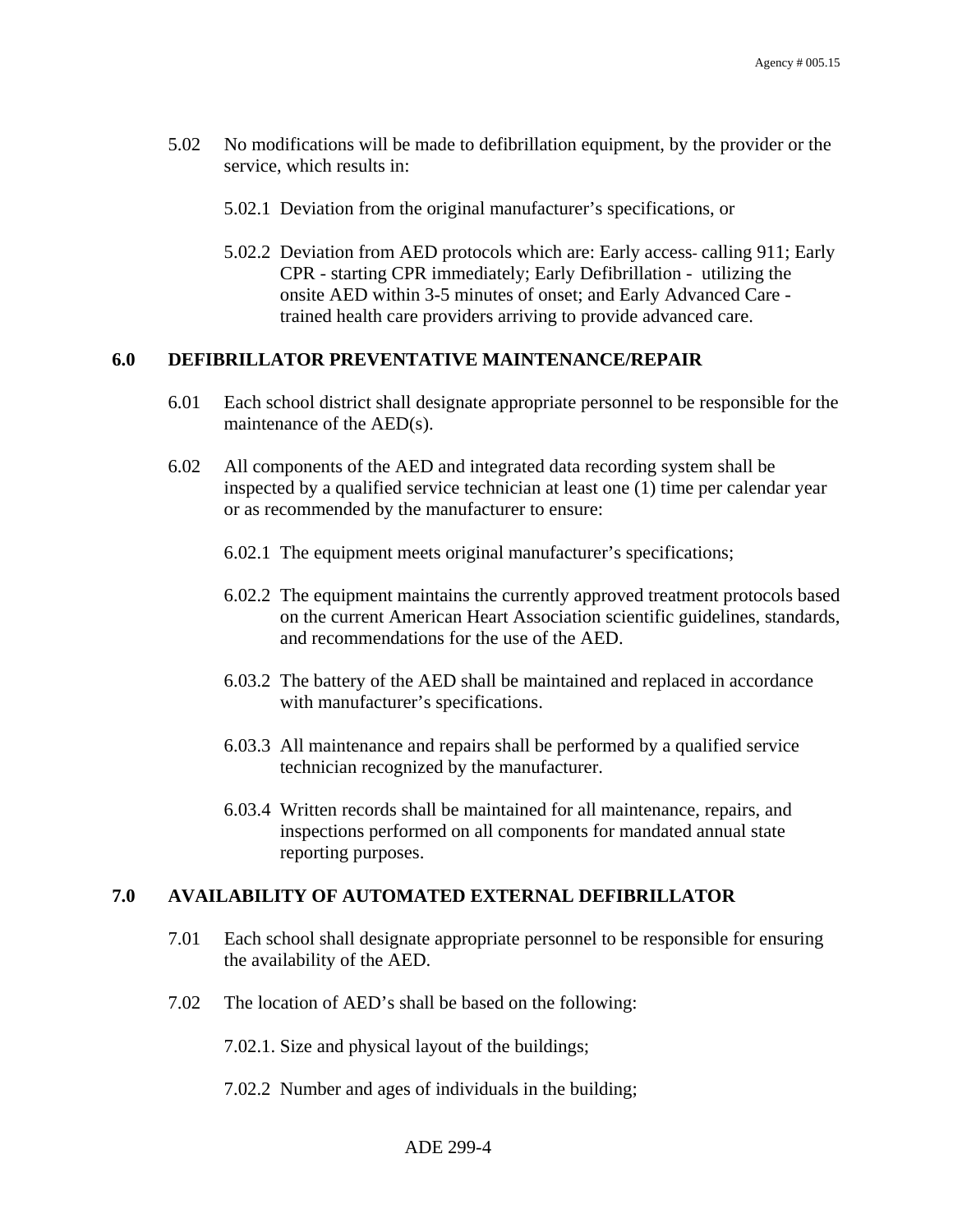- 7.02.3 Types and locations of curricular, extracurricular, and school sponsored events;
- 7.02.4 Design features that might be unique to the building; and
- 7.02.5 Each school shall report, in a format approved by the Department, maintenance records and any use of an AED.
- 7.03 During school hours, the AED will be placed at designated locations.
	- 7.03.1 These locations shall be specific to each school but should allow the device to be easily seen and accessed by staff.
	- 7.03.2 The locations should allow staff members to retrieve the device outside of normal school hours.

## **8.0 SCHOOL APPOINTED PROGRAM COORDINATOR**

- 8.01 The school appointed program coordinator shall:
	- 8.01.1 Maintain current provider status in CPR/AED;
	- 8.01.2 Assure that the CPR/AED providers on campus receive appropriate training in the use and maintenance of the school's AED(s);
	- 8.01.3 Oversee training operations for the school and maintain organizational training reports;
	- 8.01.4 Ensure AED equipment is maintained according to manufacturer and treatment protocol specifications based on the current American Heart Association scientific guidelines, standards, and recommendations for the use of the AED;
	- 8.01.5 Provide professional development opportunities annually for AED providers and all school employees, if applicable;
	- 8.01.6 Verify credentials of personnel functioning as an AED provider within the school; and
	- 8.01.7 Review each use of the AED.

## **9.0 QUALITY TRAINING**

9.01 Appropriate training of anticipated rescuers in the use of the AED and in CPR will incorporate at least the following: